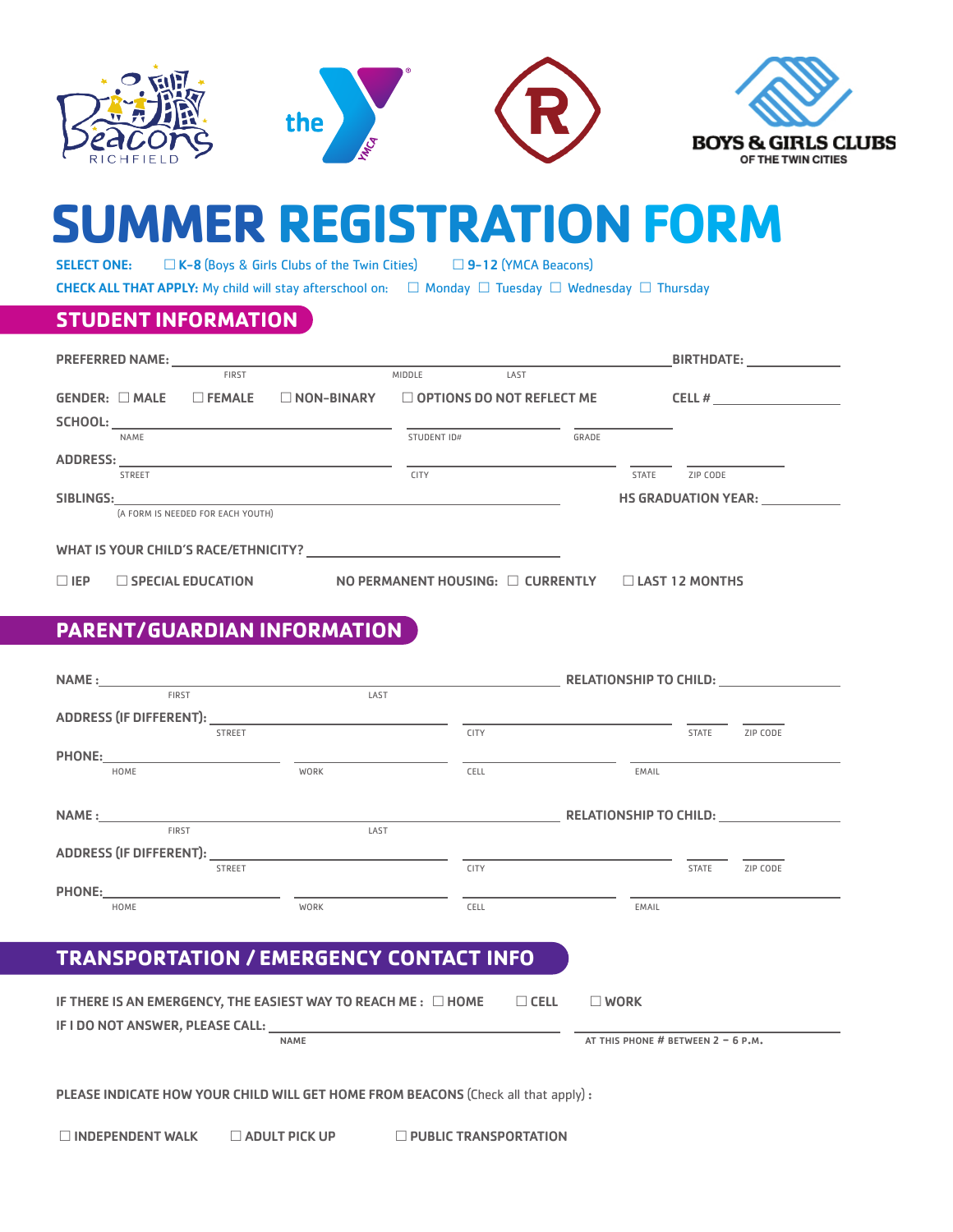## **HEALTH CONCERNS**

| DOES YOUR CHILD HAVE ANY ALLERGIES? $\Box$ YES<br>$\Box$ NO<br>IF YES, PLEASE LIST:                                                                                                                                                                                                         |
|---------------------------------------------------------------------------------------------------------------------------------------------------------------------------------------------------------------------------------------------------------------------------------------------|
| IS YOUR CHILD TAKING ANY MEDICATIONS? $\Box$ YES<br>$\square$ NO<br>IF YES, PLEASE LIST:                                                                                                                                                                                                    |
| DOES YOUR CHILD HAVE ANY OTHER HEALTH ISSUES THAT WE SHOULD BE AWARE OF? $\Box$ YES<br>$\Box$ NO<br>IF YES, PLEASE LIST:                                                                                                                                                                    |
| <b>OPTIONAL INFORMATION</b>                                                                                                                                                                                                                                                                 |
| INSURANCE TYPE: $\square$ NO INSURANCE<br>$\Box$ MEDICARE<br>$\Box$ MEDICAID<br>$\Box$ OTHER INSURANCE                                                                                                                                                                                      |
|                                                                                                                                                                                                                                                                                             |
|                                                                                                                                                                                                                                                                                             |
|                                                                                                                                                                                                                                                                                             |
| You do not have to answer these questions in order to be accepted into the program. This information will be kept confidential. Answering these<br>questions allows us to continue to offer this program free of charge. Thank you for answering these questions, we greatly appreciate it. |
| DOES YOUR CHILD RECEIVE FREE OR REDUCED LUNCH? $\Box$ YES<br>$\Box$ NO                                                                                                                                                                                                                      |
|                                                                                                                                                                                                                                                                                             |
| <b>HOUSEHOLD SETTING:</b><br>$\Box$ BOTH PARENTS<br>$\Box$ SINGLE MOTHER<br>$\Box$ SINGLE FATHER<br>$\Box$ OTHER FAMILY<br>$\Box$ FOSTER CARE<br>$\Box$ LIVING ALONE (SINGLE)<br>$\Box$ GROUP HOME<br>$\Box$ HOMELESS<br>$\Box$ OTHER                                                       |
| Thank you for taking the time to completely fill out the above information! We collect this information to help us better serve our members and<br>their families.                                                                                                                          |

## **ADDITIONAL INFORMATION**

BOYS & GIRLS CLUB AND YMCA BEACONS PROGRAMS FOLLOW RICHFIELD PUBLIC SCHOOLS PROGRAM POLICIES PLEASE REVIEW THESE POLICIES AND DISCUSS THEM WITH YOUR CHILD BEFORE SIGNING YOUR REGISTRATION FORM.

- 1. I WILL NOT HOLD RICHFIELD PUBLIC SCHOOLS, THE Y OF THE GREATER TWIN CITIES, THE BOYS & GIRLS CLUBS OF THE TWIN CITIES, THE BEACONS NETWORK, OR PARTICIPATING AGENCIES RESPONSIBLE FOR ACCIDENTS, INJURIES, OR PERSONAL LOSS.
- 2. THE PARTICIPANT LISTED HAS MY CONSENT TO ATTEND AND PARTICIPATE IN BEACONS AFTERSCHOOL PROGRAMMING FOR THE SCHOOL YEAR 2020-2021. I UNDERSTAND THAT FIELD TRIPS, RELEASE DAY PROGRAMS, AND EVENTS MAY REQUIRE ADDITIONAL PERMISSION FORMS TO BE COMPLETED TO ENSURE PARTICIPATION.
- 3. I UNDERSTAND THAT ACTIVITIES MAY BE CANCELED WITHOUT DIRECT NOTICE DUE TO WEATHER OR OTHER CIRCUMSTANCES.
- 4. I AUTHORIZE DATA SHARING RELATED TO MY CHILD WITH THE YMCA, BEACONS NETWORK, BOYS & GIRLS CLUB OF THE TWIN CITIES, RICHFIELD PUBLIC SCHOOL AND MINNESOTA DEPARTMENT OF EDUCATION

#### **AFTER SCHOOL ACTIVITIES CANCELLATION POLICY**

IN THE EVENT OF INCLEMENT OR SEVERE WEATHER, THE DISTRICT WILL DECIDE WHETHER TO CANCEL AFTER SCHOOL PROGRAMS. IN THE EVENT OF CANCELLATIONS, THE TRANSPORTATION DEPARTMENT NOTIFIES SCHOOLS AND SCHOOLS/PROGRAM COORDINATORS. ALL SCHOOLS WILL BE NOTIFIED OF CLOSURE BY 12 PM (NOON) ON THE DAY OF THE EVENT. WE WILL MAKE EVERY EFFORT TO CONTACT YOU IF AFTER SCHOOL ACTIVITIES ARE CANCELED. PLEASE MAKE SURE ALL YOUR CONTACT INFORMATION IS UP TO DATE WITH OUR OFFICE.

\*\*\*WHEN AFTER SCHOOL CLASSES ARE CANCELED YOUR CHILD WILL BE SENT HOME ON THEIR REGULAR FORM OF TRANSPORTATION. THIS PROGRAM IS PARTIALLY FUNDED WITH A GRANT FROM THE MINNESOTA DEPARTMENT OF EDUCATION (MDE) USING FEDERAL FUNDING, CFDA 84.287, 21ST CENTURY COMMUNITY LEARNING CENTERS. THIS PROGRAM DOES NOT NECESSARILY REPRESENT THE POLICY OF THE FEDERAL DEPARTMENT OF EDUCATION OR MDE AND YOU SHOULD NOT ASSUME ENDORSEMENT BY THE FEDERAL OR STATE GOVERNMENT.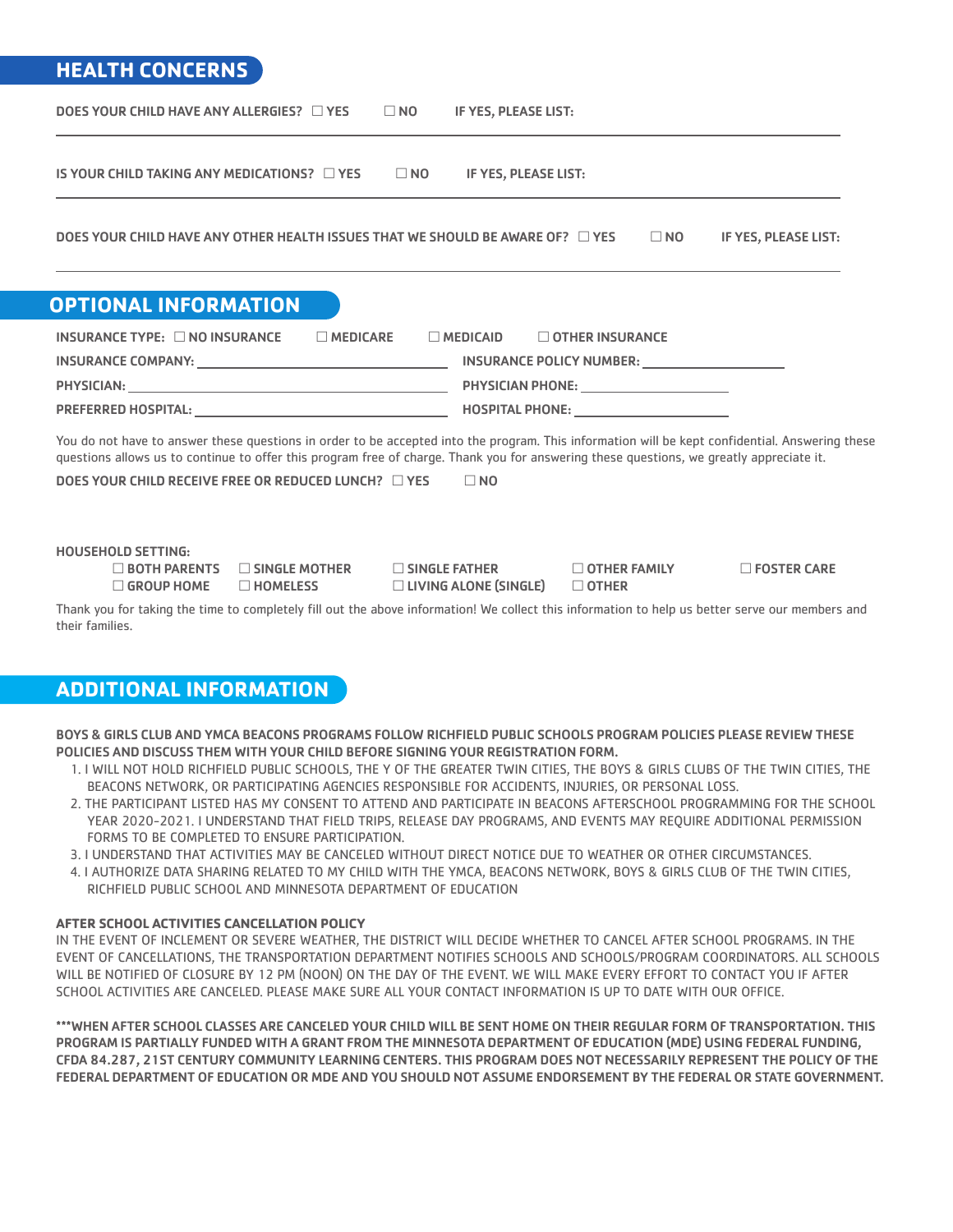## **TERMS OF AGREEMENT: PARENT/GUARDIAN SIGNATURE REQUIRED**

## **GRADES K-8**

- $\Box$  I have explained the rules to my child and agree that the Club will not be responsible for any accident to my child while my child is on the Club premises or while engaged in any Club activities that take place away from the Club premises. I agree to release and hold the Club harmless from all claims relating to any such accident, and I agree to refrain from bringing suit or legal proceedings against the Club on account of any such accident.
- $\Box$  I am aware that it is my responsibility to notify the Club of any changes to mine or my child's contact, medical or other membership information including, but not limited to completing yearly updates to this form upon request by the Club.
- $\Box$  My child and I understand the Club rules, and that my child needs a membership card to check in to the Club each day.
- $\Box$  My child and I understand Club membership is a privilege and may be canceled at any time for any reason.
- $\Box$  I understand that membership is reserved for youth enrolled in Kindergarten through 12th Grade. Members must be enrolled in school and be below the age of 18, verification of school enrollment and grade is required.
- $\Box$  If my child's membership card is misplaced or destroyed, I agree to pay \$1.00 to replace the card.
- $\Box$  I understand the Club is not responsible for any of my child's lost, stolen or damaged items. I will encourage my child to leave valuables at home.
- $\Box$  I am aware of the Club's operating hours, and understand that I am solely responsible for my child's care outside these posted hours. Leaving my child alone before the Club opens, or picking up my child after the Club closes can result in loss of membership and notification of authorities.
- $\Box$  I grant the Club the right to photograph and record my child and to use these as promotional materials. I release all right to copyrights title, property interest and/or any other interest of said reproductions, and I waive the right to inspect and approve any reproductions.
- $\Box$  I understand that my child may be given surveys as part of program improvement efforts. All surveys are confidential and kept private.
- $\Box$  I understand that my child will have access to the Internet at the Club.
- $\Box$  In an emergency, I give permission to a licensed physician selected by the Boys & Girls Clubs to hospitalize, secure proper treatment, anesthesia or surgery for my child, at any expense, in the instance where I am not able to be immediately contacted by the Club.
- $\Box$  I have completed this application, understand the rules and policies of the Club, and request that my child be admitted into membership.

I authorize data sharing related to my child with the Sprockets,YMCA, Beacons Network, Boys & Girls Club of the Twin Cities, Richfield Public School and Minnesota Department of Education. Information about your child's participation in this activity will be used to help assess the quality and effectiveness of out of school time programs. Information about your child will be kept confidential and your child will never be identified in any evaluation or research reports. You have the right to review the Data Privacy Notice. If you do not want your child's data to be included in evaluation or research related to Sprockets, or other program improvement research initiatives, please tell our staff and sign the non-consent form. This will NOT affect your child's participation in the program.

Parent or Guardian Signature and Date of Member Signature Member Signature and Date of Date